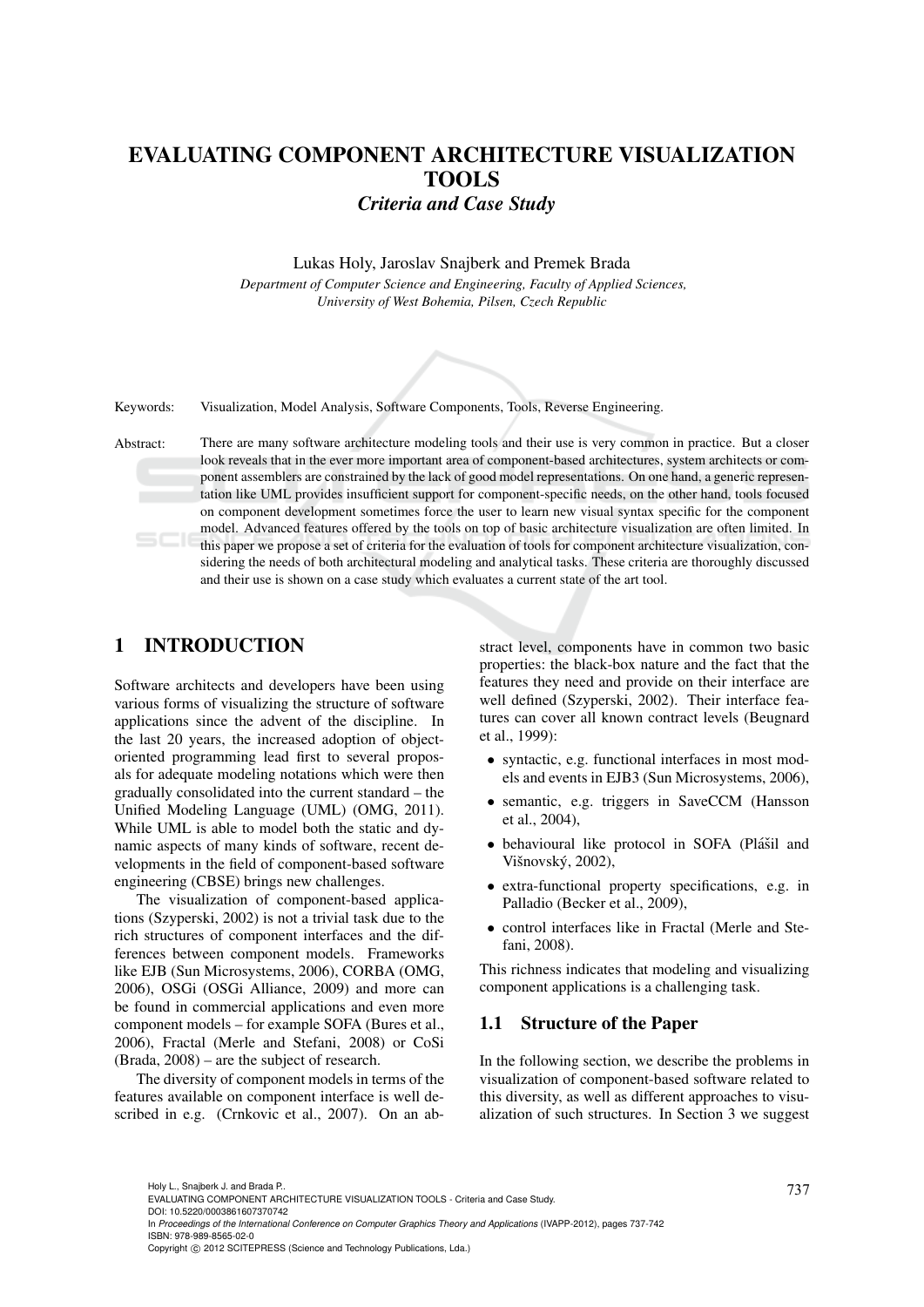the criteria that can be used for evaluating tools able to visualize such software. These criteria are thoroughly discussed and evaluated from the views of different CBSE stakeholders. The application of these criteria is then presented on the example of IBM Rational Software Architect in Section 4 and finally the overall value of our contribution is discussed in the Conclusion of this paper.

## 2 PROBLEM DEFINITION

People involved in the component development and maintenance process need to visualize the component applications in a various ways. Visualization should help them to understand the system, analyze dependencies (Lange et al., 2006), extract and show desired properties, etc. These techniques are necessary especially when dealing with larger systems which consist from many (hundreds or thousands) components.

Graphical notation is one of the important aspects of visualizing component models. Many component models propose their own graphical notation while other ones assume a generic one like UML; this fragmented landscape can be seen as similar with the situation before UML became widely established for object-oriented languages.

# 2.1 Component Visualization: Approaches and Related Work

Components are by their nature more complex than classes in terms of their contractually specified interface features. Their models, visual syntax, supporting meta-data and tool functionalities should therefore be also more sophisticated. For example, the study (Lange et al., 2006) shows that architectural modeling would benefit from consolidated views, model consistency and defect checking, and its augmenting by metrics. Additionally, Kollman et al note that obtaining more abstract representations and providing advanced (semantically rich) model features are important for analysts (Kollman et al., 2002).

Several works describe general criteria on analytical visualization tools, e.g. (Telea et al., 2010) or (Kuhn et al., 2010); both of these works attempt to structure the criteria into categories for better orientation. (Ratneshwer and Tripathi, 2010) have further identified common desirable features or open issues which can be improved by visualization techniques. Visual notations can be in general analyzed or compared from the semiotic point of view, like in (Siau and Tian, 2009) or in (Moody and van Hillegersberg,

2009), to understand the suitability of chosen symbols and layouts.

However we are not aware of any other method that would help to evaluate component architecture visualization tools. Favre et al discussed several issues with visualization of component-based software in (Favre and Cervantes, 2002). While Favre covered all areas of component visualization, namely component models, components and their assemblies, he addressed only global issues of such visualization and he did not identified specific visualization tasks, however he provided a solid background and motivation for future work.

The options in modeling and visualizing component software architectures specifically are, cf. (Medvidovic et al., 2002):

1. component model-specific tool/notation;

- 2. generic component-aware tool/notation;
- 3. UML with profiles;
- 4. plain UML.

Component model-specific visualization means a visual notation (symbols and their meaning) supported by tools which are able to visualize only one or very few specific models. The motivation for this approach is the diversity of features provided by individual component models. The downside is that the specifics of the given notation can make it difficult for experts from different domains to read and understand the models. Examples of this approach are SaveCCM (Hansson et al., 2004) or Palladio (Becker et al., 2009) component models.



Figure 1: Example of plain UML2 component model.

Secondly, we can use a universal componentaware visualization tool like SoftVision (Telea and Voinea, 2004) which is either able to visualize any component model or can be extended for given component model needs. Related to this category is the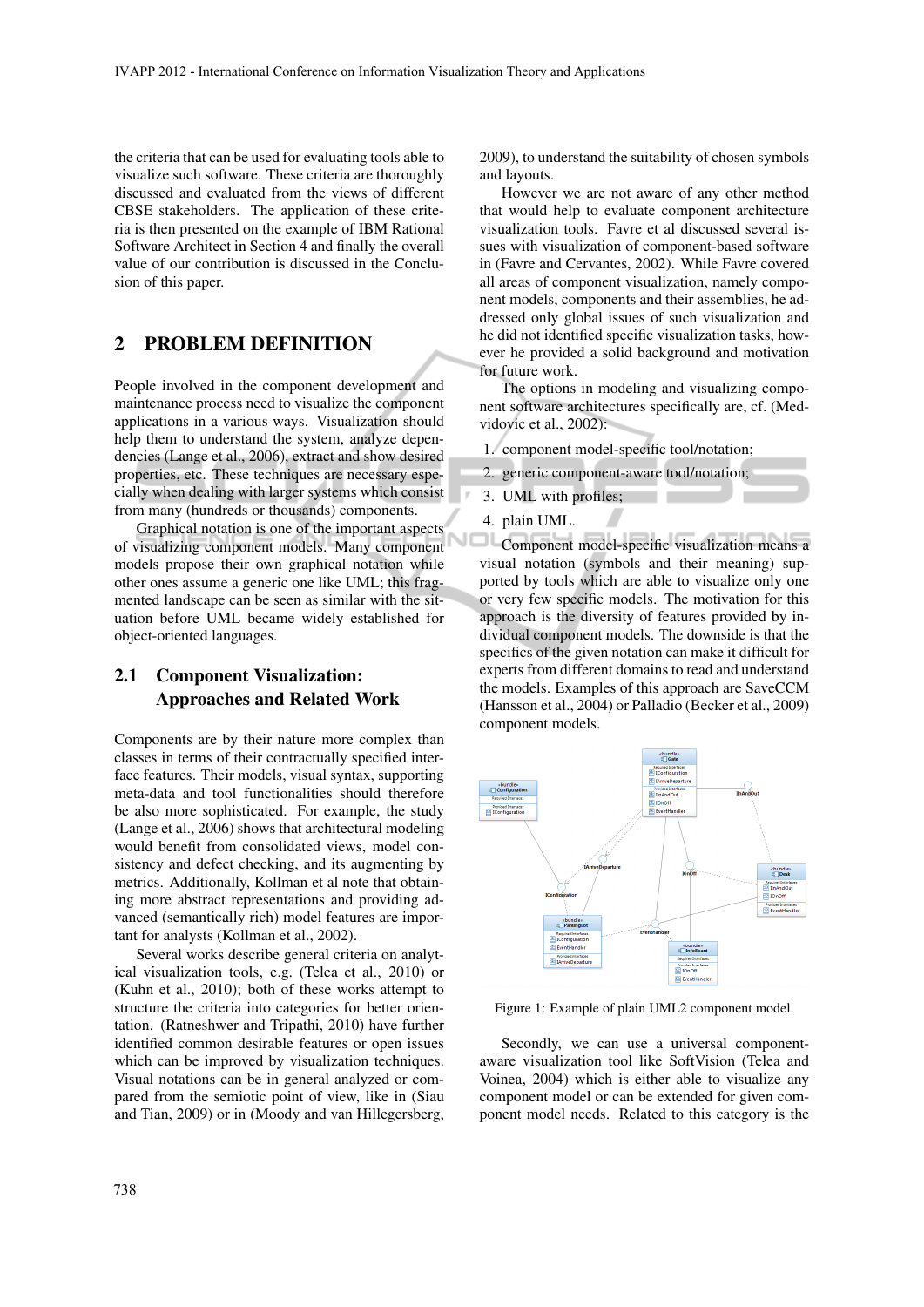use of UML (Object Management Group, 2009) constrained by or extended with UML profiles which enable to further specify the semantics of existing model elements and create new ones on top of the core UML meta-model. Creation of profiles including introduction of icons for new model elements is supported by some tools, e.g. IBM Rational Software Modeler, and many UML tools are able to use a pre-defined selection of profiles.

Finally, we can use plain UML, especially its component diagram (see Figure 1) and possibly class diagram. It may not capture the desired level of details necessary for full component modeling but provides a universal notation that is understood by most software engineers today. Moreover, the tool support is extensive (e.g. MagicDraw, Enterprise Architect, PowerDesigner or StarUML, to name just a few). However, this probably most common modeling approach ". . . lacks support for capturing and exploiting certain architectural concerns whose importance has been demonstrated through the research and practice of software architectures" (Medvidovic et al., 2002) and supports only rudimentary analytical tasks.

#### 2.2 Goal of the Work

In general, the options and benefits of a visualization of a component application are affected by: (a) the component model and its features; (b) visual notation's repertoire; (c) the capabilities of a tool used for visualization. Suitable visualization approaches have to be general enough to cover a wide range of component models while at the same time being able to capture all aspects of a concrete component model, in order to provide sufficient level of standardization while preserving precious information about the particular component-based applications. In visualization of component-based software it is therefore crucial to provide good notation and diagramming functionalities and beneficial to support more advanced features for architectural analyzes, data mining and visualization in general.

In this paper we aim to define a suite of criteria that capture these features and emphasize the aspects important from CBSE point of view. These criteria should be suitable for the evaluation of visualization tools to indicate their fitness for advanced visualization of component-based software. Secondly these criteria can guide developers of current or new tools while considering implementation of new features, because each applied criterion increases the added value of the visualization tool.

# 3 CRITERIA FOR EVALUATING TOOLS

The criteria which we consider important for visualization tools targeted at component-based development are based on the general visualization rules and particular CBSE needs identified in the previous section. The criteria are summarized in Table 1; the list is structured using the general scheme proposed by (Telea et al., 2010) and related to roles specific to CBSE, cf. (Szyperski, 2002). Individual criteria are discussed in detail below.

The importance of each criterion for each role is indicated by stars, the scale is from none (not applicable) through one star for lowest importance to three stars for highest importance. Formula 1 describes the calculation of final rating *s<sup>r</sup>* of given tool for one role.

$$
s_r = \frac{\sum_{i=1}^{n} (w_i \cdot c_i)}{M \cdot \sum_{i=1}^{n} (w_i)} \tag{1}
$$

Here  $w_i$  stands for the criterion importance and  $c_i$ represents the coverage of the feature by the given tool, on the scale from zero for "not present" to *M* for full coverage. Symbol *n* stands for the number of criteria and *M* equals three.

## 3.1 Criteria Description

We distinguish between basic and advanced criteria. As basic criteria we consider common tools features, which should be fulfilled in any case. These are features like pan&zoom, diagram overview, adjusting diagrams, import&export or displaying model structure. The brief description of advanced criteria follows.

Rich Component Interface Visualization. Represents the tool's ability to work with all properties and features specified by component model or framework.

Model Extraction. Describes the tool's ability to extract model from source code, deployment form or runtime representation, to a representation suitable for working with visualizing the gathered data.

Component and Architecture Analysis. This criterion describes to what degree a tool is able to provide analyses of structures or behavior of components. There are many possible analyses, for instance for internal dependencies between provided and required interfaces or finding unused required interfaces or structures. Tools can also be able to check architecture style rules, detect design patterns or anti-patterns.

Finding Matching Variation/Extension Points. The process of finding a variation or extension point in complex application can be very tedious. But if the tool is aware of the data types and structures it is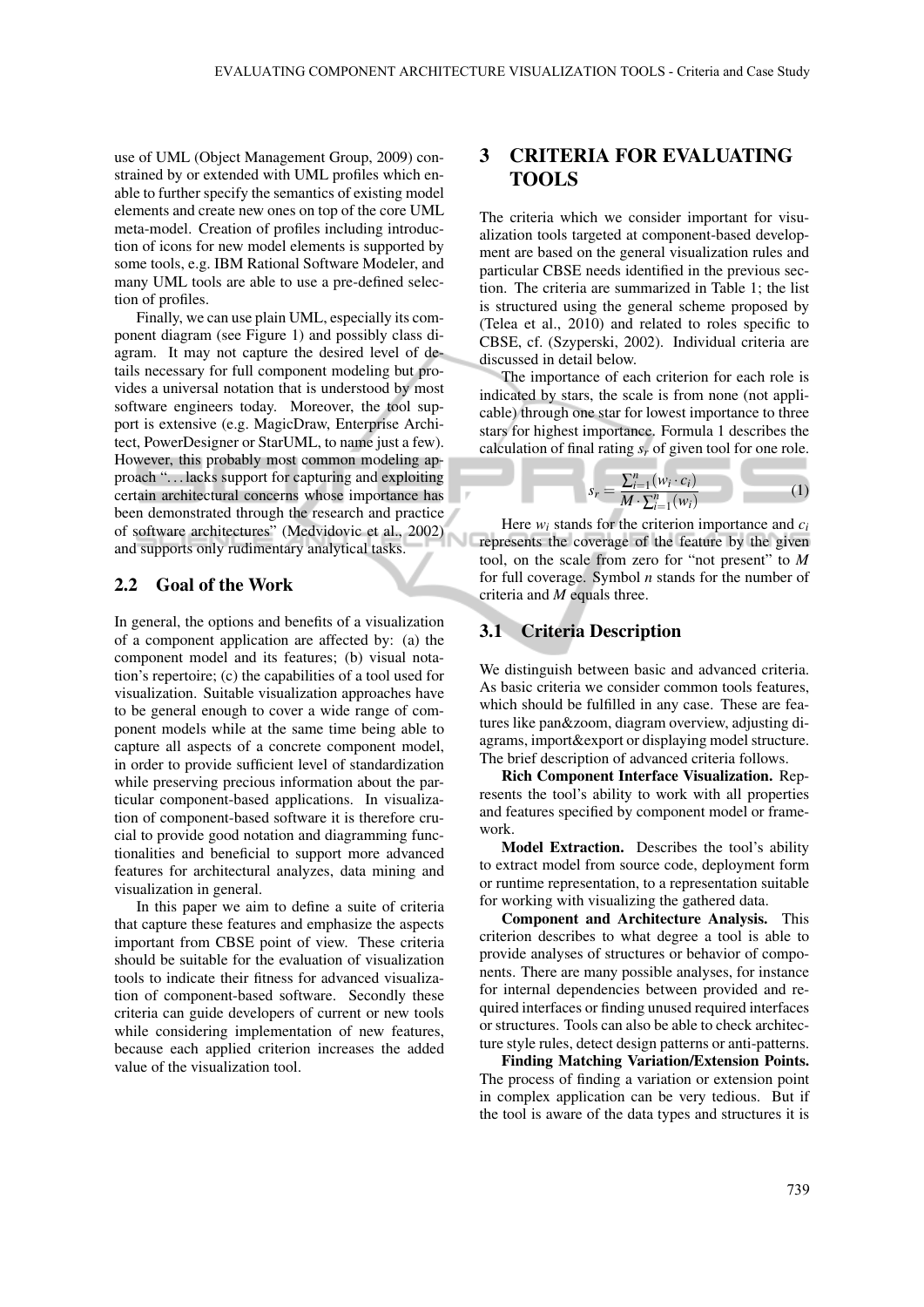| #               | Functional criteria                                          | Category                                         | System<br>architect<br>(SA) | Component<br>developer<br>(CD) | Component<br>assembler<br>(CA) |
|-----------------|--------------------------------------------------------------|--------------------------------------------------|-----------------------------|--------------------------------|--------------------------------|
| C <sub>00</sub> | <b>Basic features</b>                                        | N/A                                              | mandatory                   |                                |                                |
| C <sub>01</sub> | Richness of component inter-<br>face visualization           | representation<br>Data<br>Static                 | $***$                       | $***$                          | $***$                          |
| CO <sub>2</sub> | Model extraction                                             | Integration / Data mining                        | $**$                        | $***$                          |                                |
| CO <sub>3</sub> | Component and architecture<br>analysis                       | Data<br>representation<br>Static                 |                             | ***                            |                                |
| CO <sub>4</sub> | Finding matching variation /<br>extension points             | representation<br>Data<br>Static                 | ***                         | $\ast$                         | ***                            |
| CO <sub>5</sub> | Analysis and visualization of<br>extra-functional properties | representation<br>Data<br><b>Static</b>          | ***                         | $***$                          | $\ast$                         |
| C <sub>06</sub> | Change analysis                                              | Data representation / Dy-<br>namic and Evolution | $***$                       | $**$                           | $\ast$                         |
| CO7             | Analyzing differences between<br>views                       | Operations / Comparison                          | $**$                        |                                | $**$                           |
| CO8             | Traceability analysis                                        | <b>Operations / Searching</b>                    | $\ast$                      | $*$                            | $**$                           |
| CO <sub>9</sub> | Model querying and structural<br>analysis                    | <b>Operations / Searching</b>                    |                             | $**$                           | $**$                           |
| C10             | Interactive components clus-<br>tering<br>49.90              | <b>Operations / Searching</b>                    | $***$                       |                                | $**$                           |
| C11             | Custom metrics and parame-<br>ters visualization             | Effectiveness / Benefits                         | $**$                        |                                | $**$                           |
| C12             | Diagram scalability and filter-<br>ing                       | Effectiveness / Scalabil-<br>ity                 | $**$                        |                                | ***                            |

Table 1: Criteria and roles for component visualization.

displaying and is able to run basic queries internally, there is a possibility to offer users a feature which ease this process.

Analysis and Visualization of Extra-functional Properties. Extra-functional properties (International Standard Organization (ISO/IEC), 2001) can be either stored in a file or repository separately or can be gathered from the code or running system. Tools can also be able to compose the extra-functional properties of individual components into one property for the system or subsystem, and compare them in order to determine which component is better for a given purpose. There are also several ways of presenting the gathered data as a visualization in the diagram or them exporting into another tool.

Change Analysis. Represents the tool's ability to analyze the impact of the change (e.g. changed interfaces or relations), application's consistence and component's compatibility with other related components after the change.

Analyzing Differences between Views. Although analyzing differences in textual data is a common task sufficiently solved by tools, differencing two graphical views is not a very common feature. It enables users to faster understand the changes made in the system.

Traceability Analysis. Important part of under-

standing the system is tracing through its dependencies. Although components should be btreated as black boxes, composing the dependency along a chain of components from the individual internal dependencies between provided and required interfaces can be very useful. It enables users to predict the ripple effects of potential changes or understand the structure of the system.

Model Querying and Structural Analysis. Describes tool's ability to perform user specified or builtin operations generally needed to find desired information in the model. It comprises features from basic search to tool's own query language where the queries can be specified by user. Advanced features like structural analysis, model evolution prediction or design patterns and anti-patterns detection are also related to this criterion.

Interactive Components Clustering. Diagrams of large applications become difficult to explore. One of the possible ways of improving the diagrams to be easier to understand is creating clusters of components which semantically represent a subsystem. Clusters can be minimized into symbols to lower the visual clutter of the application's diagram overview. These clusters can be found or suggested by tools automatically and/or adjusted by user manually.

Custom Metrics and Parameters Visualization.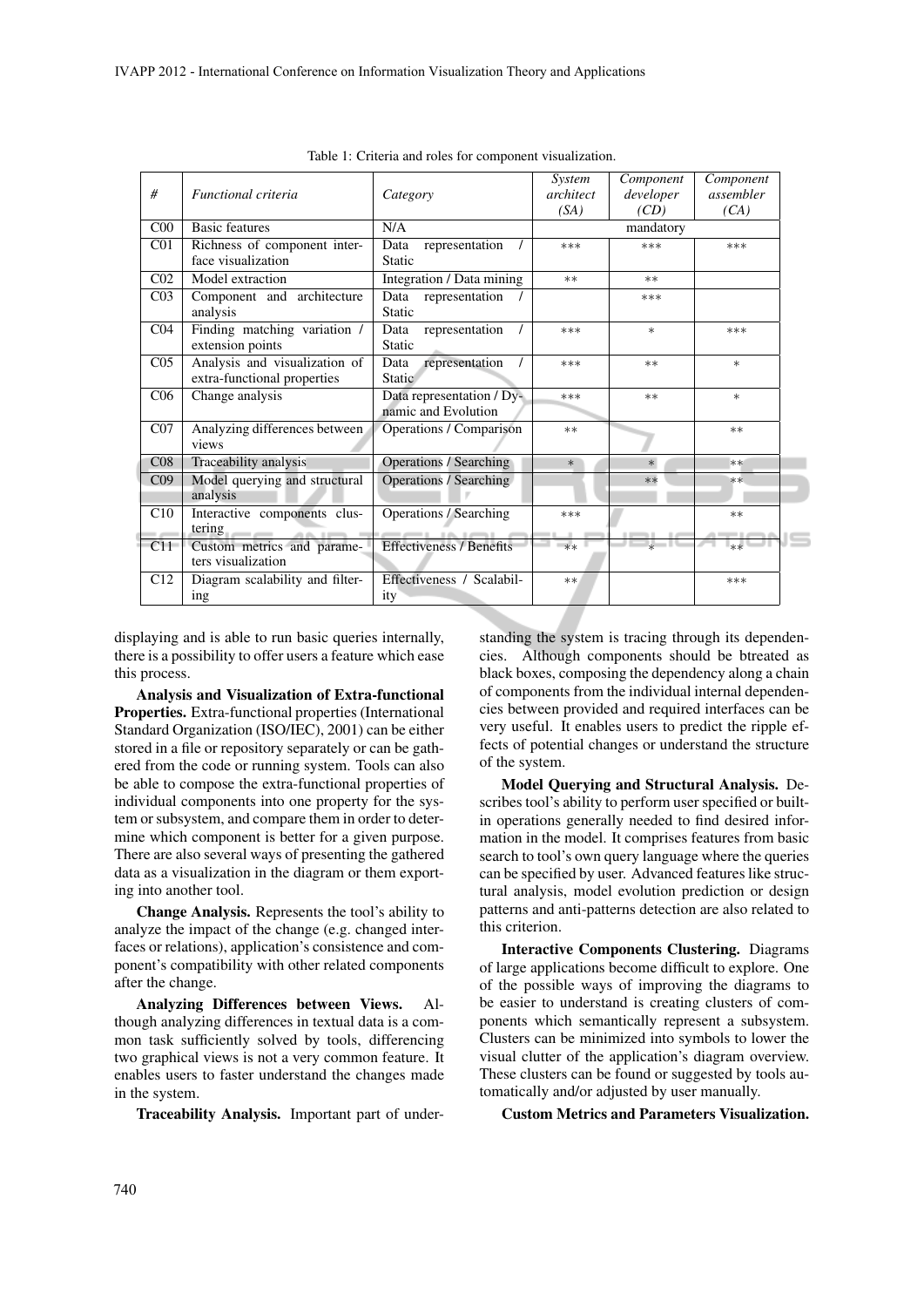This criterion describes tool's ability to provide data and related operations, which would lead to visualization of desired metrics a parameters. Important part of this criterion is also the way in which the tool is able to visualize and customize the gathered data. There can be several data sources for the metrics and parameters. They can be stored in a file or repository separated from the diagram representation. Another way of gathering such data can be tool's own metrics measuring and composing capability.

Diagram Scalability and Filtering. In case of large diagrams a tool should be able to handle the load and offer satisfactory response time. This criterion evaluates how the tool handles the problem of model complexity. It can be reduced for instance by multiple levels of displayed details or filtering highly connected parts suitable for detailed view.

In Table 1 we can see that most of the criteria are related with the component system architect or assembler and fewer are related with component developers. Component architects and assemblers need to have an overview of the whole system which can consist from hundreds or thousands of components and thus they need lot of analytical techniques and tools to ease their work.

### 4 AN EXAMPLE TOOL - RSA

RSA (IBM Rational Software Architect) is part of the Rational Rose tool family and it is build on the Eclipse platform. We chose RSA for this case study because it is not just a UML diagramming tool but rather represents a robust solution that supports model driven development, analytical work over different views on the same software and a lot more. All of these features are built on top of the UML meta-model.

RSA offers not only use of UML profiles but it is also possible to design new ones with it. This means that any component model can be represented with details limited only by the UML meta-model itself.

RSA supports all basic features needed for reasonable visualization of component-base software (C00), thus it is possible to use it for these purposes. Richness of contractual levels (C01) is achieved by using UML profiles, extension mechanism which – together with the option to define custom element icons – is powerful enough to model and reasonably well visualize most of kinds of component interface features.

RSA is able to trace dependencies, inheritance or ancestors by using several different features, thus covering the (C08) criteria in its full content. RSA enables model management for parallel development and architectural re-factoring – split, combine, compare and merge models and model fragments, thus (C07) criteria is also fully covered.

For model analysis and model metrics there is a special plug-in, called *The Model Metric Analysis Plug-in* which covers the criteria of (C11). This plugin enables to create Kiviat diagrams ("spider charts"), perform interactive analysis of model and asses the results. RSA is able to create data sets (queries) to extract a defined set of information from UML models. This feature is accessed by using RSA extended with BIRT project<sup>1</sup>, which also enables to create reports and sub-reports, these features covers the criteria (C09).

It may seem that model extraction (C02) is supported, because RSA can reverse-engineer class diagrams from Java, C++ and .NET source code. However, this ability does not work on component-based software and component diagrams. No other criteria is fulfilled.

#### 4.1 Evaluation of Results

164 PUB **IONS** Detailed overall value of IBM Rational Software Architect's component visualization capabilities is calculated by using Formula 1 and is summarized in Table 2.

| #               | $c_i$ | <b>SA</b> | CD      | CА    |
|-----------------|-------|-----------|---------|-------|
| CO <sub>1</sub> |       | ***       | ***     | ***   |
| CO7             |       | $***$     |         | $**$  |
| CO8             |       | $\ast$    | $^\ast$ | $***$ |
| CO <sub>9</sub> | 2     |           | $***$   | $***$ |
| C11             |       | $***$     | $\ast$  | $**$  |
| $S_r$           | 12    | 0,39      | 0,5     | 0,86  |

Table 2: Assessment of RSA using our criteria.

We can conclude that RSA does not fully cover the desiderata of component application visualization but still offers quite a lot of added value, from which component assemblers can benefit the most.

# 5 CONCLUSIONS

In this paper we suggested several criteria for evaluating tools targeted at visualization of component-based software. These criteria can be used on existing visualization tools as we presented on the example of IBM Rational Software Architect, which was evaluated with quite satisfactory results. On the other hand, this case shows that even advanced visualization tools

<sup>1</sup>www.eclipse.org/birt/phoenix/